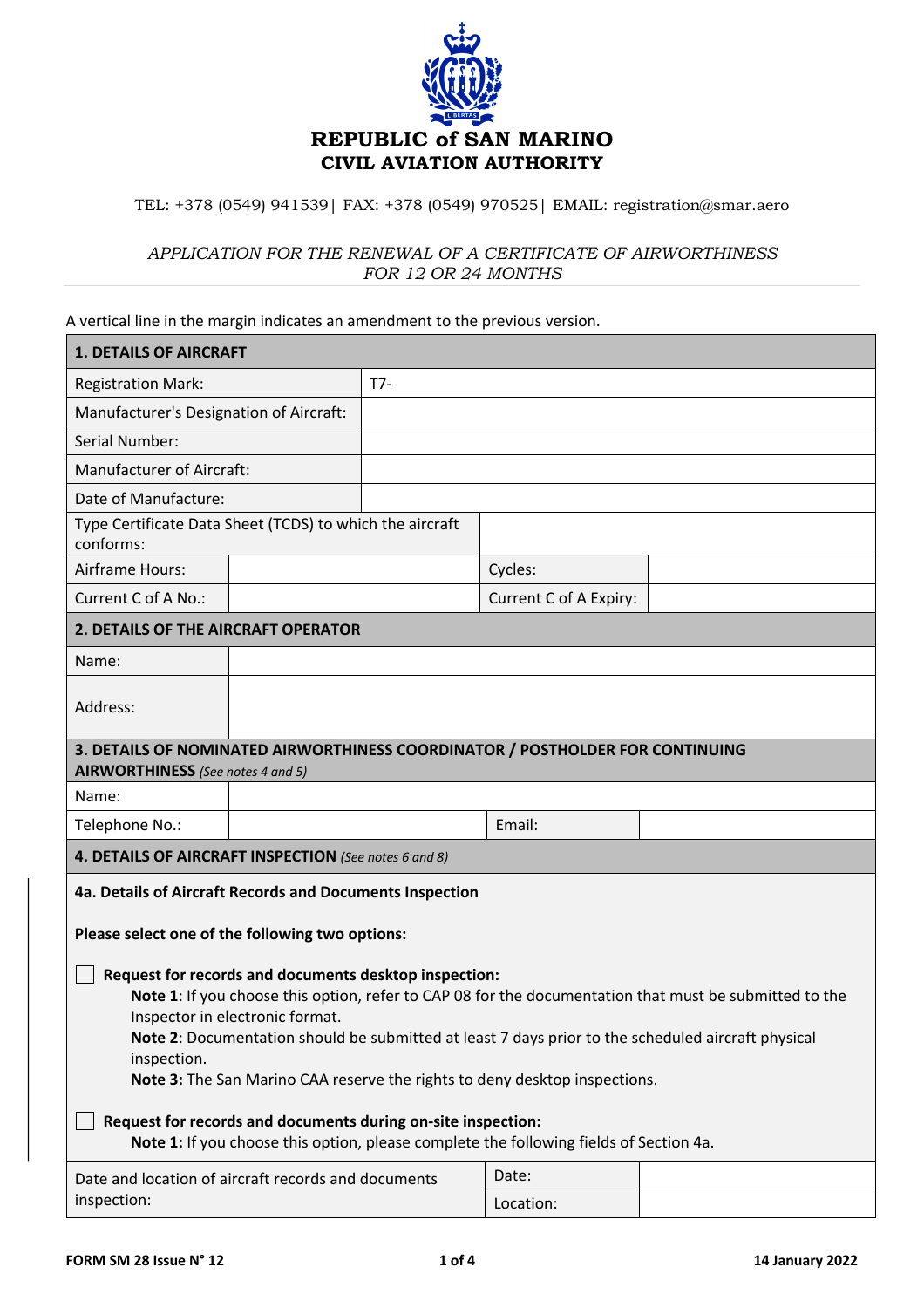| Host Organisation where the aircraft records and<br>documents will be inspected:                                                   |                                                                                                                                                                                                                                                                             |                |  |  |  |  |  |
|------------------------------------------------------------------------------------------------------------------------------------|-----------------------------------------------------------------------------------------------------------------------------------------------------------------------------------------------------------------------------------------------------------------------------|----------------|--|--|--|--|--|
|                                                                                                                                    |                                                                                                                                                                                                                                                                             | Name:          |  |  |  |  |  |
| documents for inspection:                                                                                                          | Details of person presenting the aircraft records and                                                                                                                                                                                                                       | Telephone No.: |  |  |  |  |  |
|                                                                                                                                    |                                                                                                                                                                                                                                                                             | Email:         |  |  |  |  |  |
| If the details of the aircraft physical inspection are the same as 4a above, tick the box<br>If different, proceed to complete 4b: |                                                                                                                                                                                                                                                                             |                |  |  |  |  |  |
|                                                                                                                                    | 4b. Details of Aircraft Physical inspection                                                                                                                                                                                                                                 |                |  |  |  |  |  |
|                                                                                                                                    | Date and location of physical aircraft inspection:                                                                                                                                                                                                                          | Date:          |  |  |  |  |  |
|                                                                                                                                    |                                                                                                                                                                                                                                                                             | Location:      |  |  |  |  |  |
| inspected:                                                                                                                         | Host Organisation where the aircraft will be physically                                                                                                                                                                                                                     |                |  |  |  |  |  |
|                                                                                                                                    | Details of person presenting the aircraft for physical                                                                                                                                                                                                                      | Name:          |  |  |  |  |  |
| inspection:                                                                                                                        |                                                                                                                                                                                                                                                                             | Telephone No.: |  |  |  |  |  |
|                                                                                                                                    |                                                                                                                                                                                                                                                                             | Email:         |  |  |  |  |  |
| <b>5. MODIFICATIONS EMBODIED</b>                                                                                                   |                                                                                                                                                                                                                                                                             |                |  |  |  |  |  |
|                                                                                                                                    | (Continue on a separate sheet if necessary)                                                                                                                                                                                                                                 |                |  |  |  |  |  |
|                                                                                                                                    | 6. CERTIFICATE OF AIRWORTHINESS PERIOD OF VALIDITY (See note 9)                                                                                                                                                                                                             |                |  |  |  |  |  |
|                                                                                                                                    | I hereby request a Certificate of Airworthiness valid for a period of:                                                                                                                                                                                                      |                |  |  |  |  |  |
| 12 months                                                                                                                          | Applicable only for those aircraft operated privately under CAR OPS 2A, CAR OPS 2H or a RPA<br>operating under CAR OPS 4, or aircraft operated commercially under an ICAO Article 83bis<br>agreement, or CAR OPS 1, CAR OPS 3 (Commercial Air Transport).                   |                |  |  |  |  |  |
| 24 months                                                                                                                          | Applicable for those aircraft operated privately under CAR OPS 2A Part II, CAR OPS 2H, or a<br>RPA operating under CAR OPS 4, a copy of the contract with an acceptable continuing<br>airworthiness management organisation valid for at least 12 months, must be supplied. |                |  |  |  |  |  |
| 24 months                                                                                                                          | Applicable for CAR OPS 1 and CAR OPS 3 (Commercial Air Transport) aircraft where the operator<br>has gained the additional approval to their Operator's Maintenance System Approval for<br>Airworthiness Reviews (Ref: Appendix 1 to OPS 1.890).                            |                |  |  |  |  |  |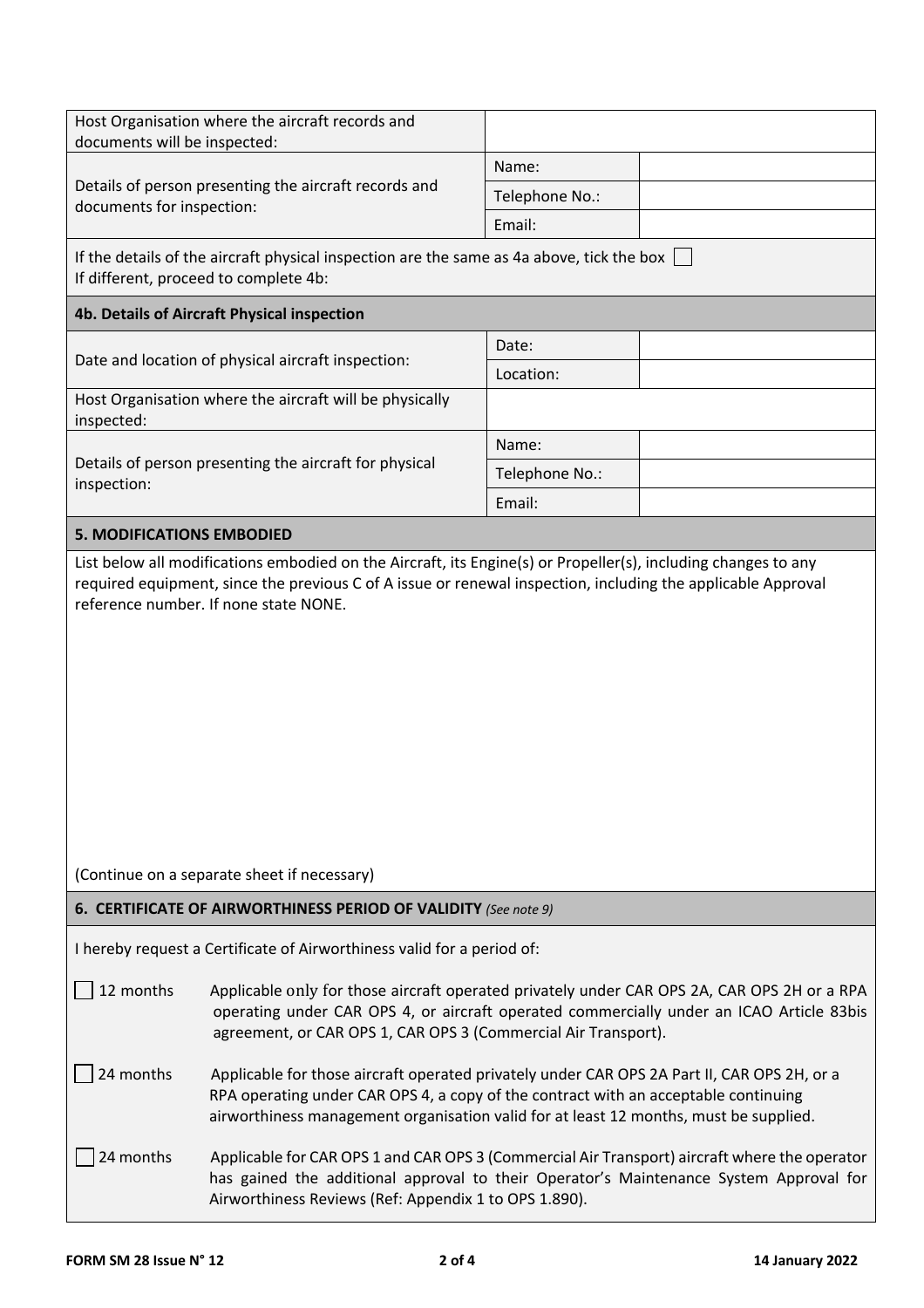## **7. APPLICANTS DECLARATION**

I hereby declare that to the best of my knowledge the particulars given on this application are true in every respect.

I agree to pay all charges in connection with this application in accordance with the current Scheme of Fees on behalf of the aircraft owner/operator.

| Date:              | Position:                      |  |
|--------------------|--------------------------------|--|
| Name of Applicant: | <b>Signature of Applicant:</b> |  |

## **Guidance Notes for the Completion of this Application**

- 1. An application for renewal of a Certificate of Airworthiness (C of A) can be submitted up to 60 days prior to the expiration date without loss of validity or periodicity.
- 2. Applicants should note that unless all Sections of the form are completed accurately and all necessary documents supplied, the CAA may not be able to process the application. In this event, the applicant will be notified accordingly, and the application held until all the required information is supplied.
- 3. The application must be signed by the aircraft owner, the owner's authorised representative or the operator's representative.
- 4. For privately operated aircraft operated under CAR OPS 2A or CAR OPS 2H, if the Nominated Airworthiness Coordinator is different to that previously nominated to the CAA, then a Form SM 64 should be completed and accompany this form.
- 5. It is strongly recommended that the Nominated Airworthiness Coordinator or Postholder for Continuing Airworthiness is present during the CAA inspection of the aircraft and its records. Questions arise during the inspection that they are best placed to answer, and unnecessary delays can therefore be avoided.
- 6. If the inspection of the aircraft and its records are to be done in a different location, the inspection of the aircraft records must be accomplished prior to the aircraft physical inspection. When the aircraft was flown or the aircraft configuration has changed since the documents have been provided for the review, all work reports and ATL's issued/completed after that date, must be presented during the aircraft inspection.
- 7. The inspection of the records will be inspected from the last time the aircraft was inspected for the issue or renewal of the C of A. The applicant must refer the relevant CAP 08 for further guidance on documents required to be onsite.
- 8. If the inspection of the aircraft and its records demonstrate that a C of A cannot be issued due to findings, non-compliances or the aircraft is not in a condition for safe operation, the CAA may require the aircraft and records to be re-inspected prior to the issuance of the C of A.
- 9. A Certificate of Airworthiness will be valid for a maximum period of;
	- (1) 12 months for an aircraft operating in accordance with CAR OPS 1 and CAR OPS 3; or
	- (2) 12 months for an aircraft operating under a foreign AOC; or
	- (3) 12 months for aeroplanes below 5 700 kg operating in accordance with CAR OPS 2A, Part I or helicopters below 3 175 kg operating in accordance with CAR OPS 2H; or
	- (4) 24 months for aerial work aircraft operating under CAR OPS 2A/H, or
	- (5) 24 months for an aeroplane operating under CAR OPS 2A Part II or a helicopter above 3175 kg